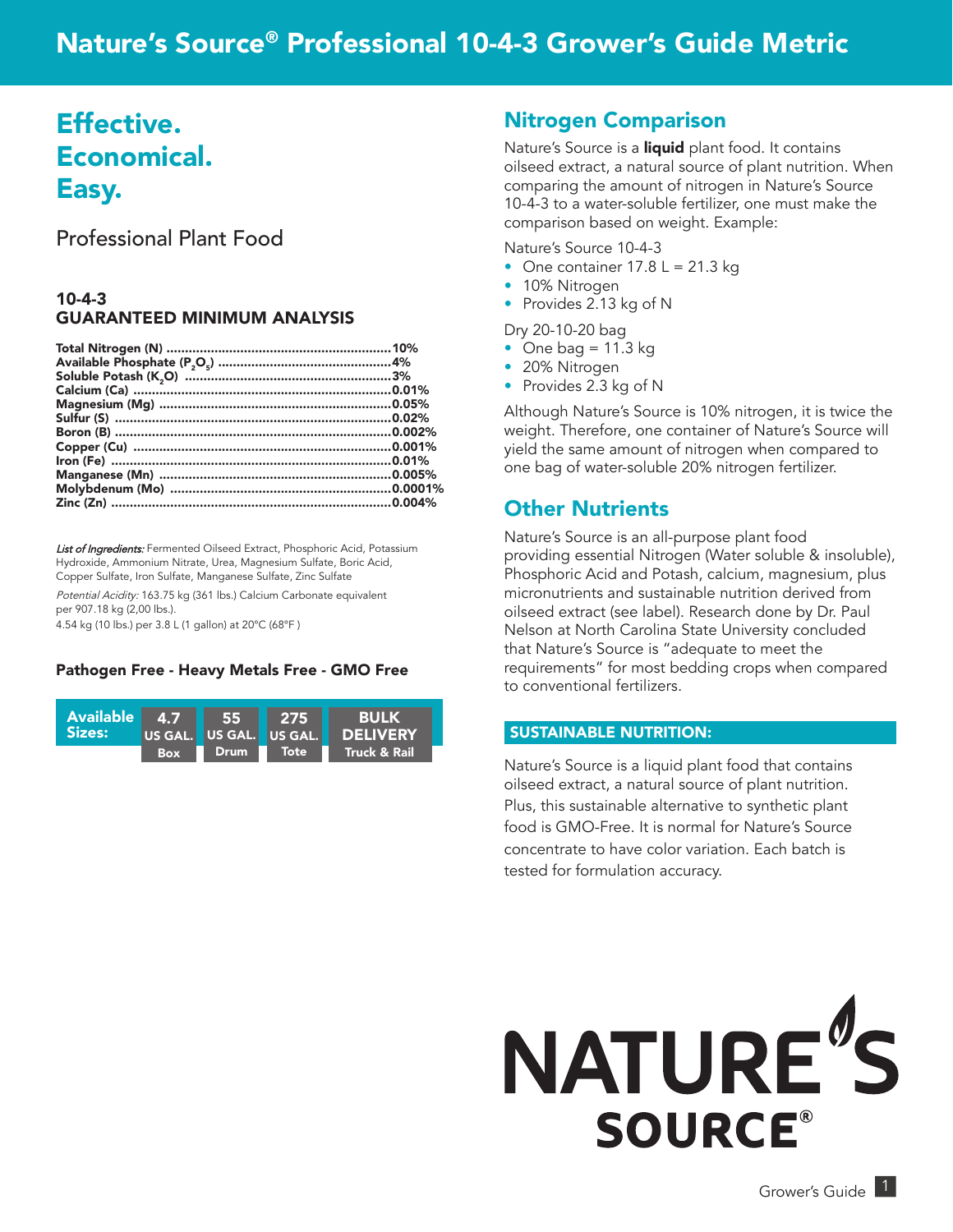# **Conductivity**

Nature's Source has a lower EC (electrical conductivity) relative to other commonly used fertilizers.\* Lower EC levels can reduce the likelihood of salt burn and decrease the need to leach.

\*See chart below for Nature's Source 10-4-3 EC levels compared to water soluble formulations at various ppm rates.

### LOWER EC:

- Reduces chance of salt burn
- Reduces buildup of salt in the growing media

#### Conductivity Chart

This chart is provided as a reference to verify the accuracy of fertilizer injectors PPM Nitrogen. EC variance +/- 10%. Concentration–Conductivity in Millimhos (mmhos) or MilliSiemens (mS)

| <b>Formulation</b>     |     | 50<br>ppm | 100<br>ppm | 150<br>ppm | 200<br>ppm | 250<br>ppm | 300<br>ppm | 400<br>ppm | 500<br>ppm | 600<br>ppm |
|------------------------|-----|-----------|------------|------------|------------|------------|------------|------------|------------|------------|
| Nature's Source 10-4-3 | EC. | 0.19      | 0.38       | 0.57       | 0.76       | 0.95       | 1.14       | 1.52       | 1.85       | 2.28       |
| Generic 20-10-20       | EC. | 0.31      | 0.62       | 0.93       | 1.24       | 1.55       | 1.86       | 2.48       | 3.10       | 3.72       |
| Generic 15-5-15        | EC. | 0.35      | 0.69       | 1.05       | 1.38       | 1.74       | 2.07       | 2.76       | 3.45       | 4.14       |

# Use with Acids

When mixed as directed, Nature's Source is compatible with most acids used by professional growers.

- **Sulfuric Acid:** Nature's Source may be mixed with acid in the same stock tank as long as the acid has been diluted with water prior to adding Nature's Source. DO NOT mix concentrated acid with concentrated Nature's Source Plant Food. Sulfuric acid is an extremely strong oxidizer and can denature the organic compounds in Nature's Source if mixed in concentrated form.
- Phosphoric Acid: Although not as strong, it is still recommended to be diluted with water prior to adding Nature's Source. Both Sulfuric Acid and Phosphoric Acid may be used with Nature's Source with separate injection lines.
- Organic Acids/Citric Acid: Refrain from using citric acid or other organic acids with Nature's Source 10-4-3. Mixing an organic acid with Nature's Source can result in increased microbial growth.

#### IMPORTANT:

Dilute acids before combining with Nature's Source.

## Recommendation: Direct from Container

Pulling directly from the Nature's Source container is a convenient method of application for the 10-4-3 formula, as it maximizes shelf life and ease of use by eliminating the need to create a stock tank solution.

See chart for injector settings and corresponding parts per million Nature's Source.

#### DIRECT FROM CONTAINER:

- Eliminates mixing stock solutions
- Maximizes shelf life

#### Injecting Directly from the Nature's Source **Container**

|                   | 250   | 300   | 400   | 500   | 600   |
|-------------------|-------|-------|-------|-------|-------|
|                   | ppm   | ppm   | ppm   | ppm   | ppm   |
| Injector<br>Ratio | 1:500 | 1:400 | 1:300 | 1:250 | 1:200 |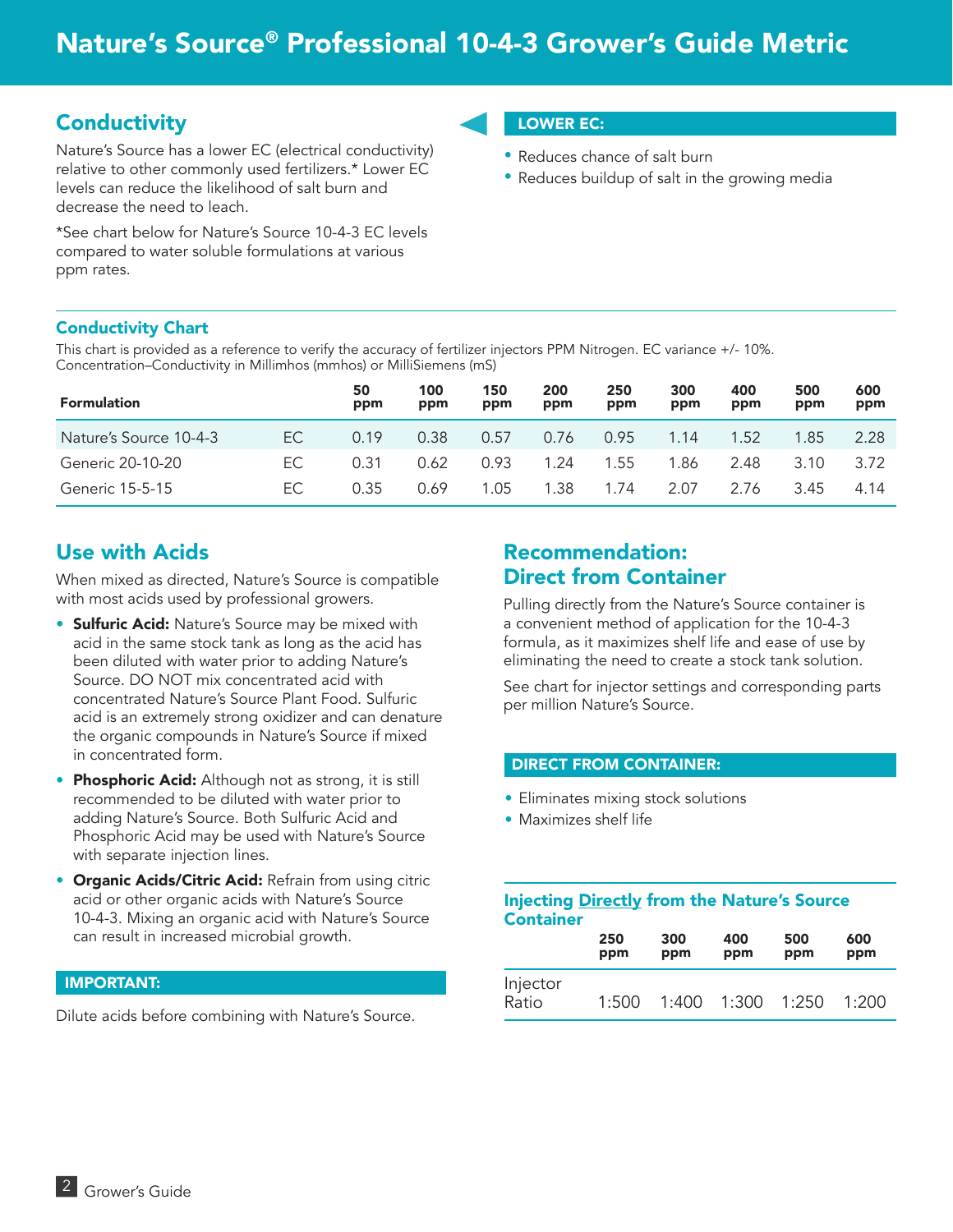### Stock Tank/Injector Ratios

Three factors must be known when determining how much Nature's Source to add to the stock tank:

- Desired application rate (ppm)
- Injector ratio
- Size of the stock tank

Once determined, refer to the Nature's Source Injector Ratio Chart (right). This chart is also located on the back label of each product container. The chart shows how many milliliters of Nature's Source should be added per liter of the stock solution at various injector ratio/ppm combinations.

Multiply the number of milliliters per liter times the size of the stock tank to get the total milliliters of Nature's Source needed to prepare the stock solution.

*Example:* A grower wants to fertilize using Nature's Source at a rate of 200 ppm, an injector ratio of 1:100, and a 20 liter stock tank. The chart at right reflects this example, showing that the grower will need 166.7 ml of Nature's Source to make 1 liter of stock solution. So:

#### 166.7 ml/liter x 20 (stock tank size) = 3,334 ml or 3.33 liters of Nature's Source needed to make 20 liters of stock solution at a 1:100 ratio with 200 ppm out the end of the hose.

#### STOCK TANK TIPS:

- When mixing, add Nature's Source to the tank first, then fill with water to appropriate level.
- The more diluted the stock tank solution, the sooner it should be used to ensure optimal performance.

#### Nature's Source Injector Ratio Chart

Ml of Nature's Source to Make 1 Liter of Stock Solution

|                          |            |            | ppm of N in final solution |            |            |            |            |
|--------------------------|------------|------------|----------------------------|------------|------------|------------|------------|
| <b>Injector</b><br>Ratio | 100<br>ppm | 150<br>ppm | 200<br>ppm                 | 250<br>ppm | 300<br>ppm | 400<br>ppm | 500<br>ppm |
| 1:15                     | 12.5       | 18.8       | 25.0                       | 31.3       | 37.5       | 50.0       | 62.5       |
| 1:100                    | 83.3       | 125.0      | 166.7                      | 208.3      | 250.0      | 333.3      | 416.7      |
| 1:128                    | 106.7      | 160.0      | 213.3                      | 266.7      | 320.0      | 426.7      | 533.3      |
| 1:200                    | 166.7      | 250.0      | 333.3                      | 416.7      | 500.0      | 666.7      | 833.3      |
| 1:300                    | 250.0      | 375.0      | 500.0                      | 625.0      | 750.0      | Direct     |            |
| 1:400                    | 333.3      | 500.0      | 666.7                      | 833.3      | Direct     |            |            |
| 1:500                    | 416.7      | 625.0      | 833.3                      | Direct     |            |            |            |
| 1:600                    | 500.0      | 750.0      | Direct                     |            |            |            |            |

Direct = pulling direct from Nature's Source container

### Tank Mixing

Nature's Source can be used without an injector by tank mixing. The size of the tank and desired ppm are needed to determine the ml of Nature's Source per liter of water. The Tank Mix Chart (below) shows the ml of Nature's Source needed for different ppm rates and tank sizes.

Nature's Source can be added to other spray applications, e.g., fungicides and insecticides, after first conducting a jar compatibility test.

#### Nature's Source Tank Mix Chart

| <b>Desired</b><br>ppm of N | mL of Nature's Source<br>per Liter | per 4L | per 50L |  |
|----------------------------|------------------------------------|--------|---------|--|
| 100                        | 0.83                               | 3.33   | 41.67   |  |
| 300                        | 2.50                               | 10.00  | 125.00  |  |
| 500                        | 4.17                               | 16.67  | 208.33  |  |
| 600                        | 5.00                               | 20.00  | 250.00  |  |